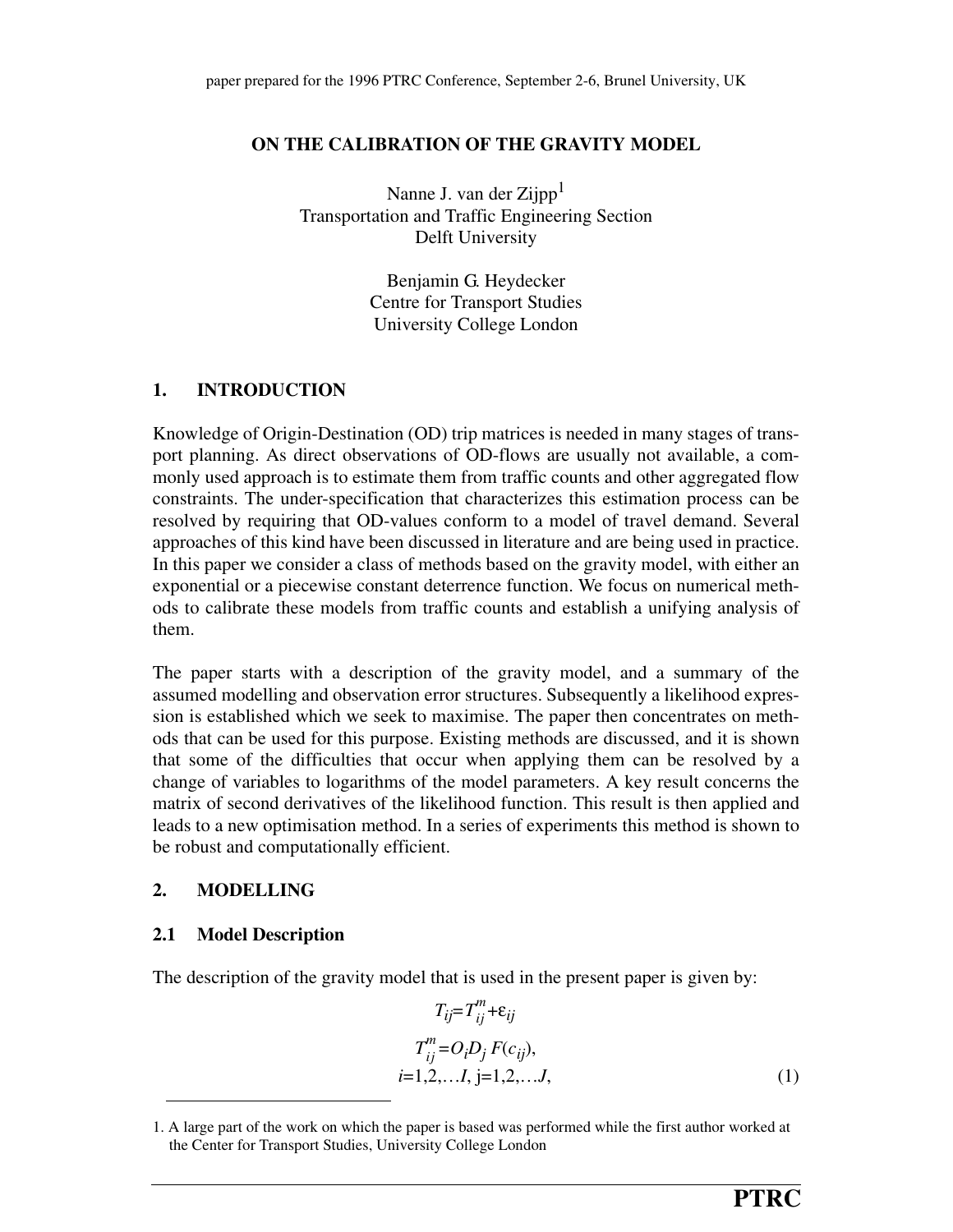with:

| $T_{ij}$                                  | OD-flow from zone $i$ to zone $j$         |
|-------------------------------------------|-------------------------------------------|
| I, J                                      | number of origins, number of destinations |
| $T_{ij}^m$<br>$\varepsilon_{ij}$<br>$O_i$ | model estimated OD-flow                   |
|                                           | model residual                            |
|                                           | production ability                        |
|                                           | attraction ability                        |
| $D_j$<br>$F(.)$                           | deterrence function                       |
| $c_{ij}$                                  | generalized travel costs                  |
|                                           |                                           |

A plausible approach is to specify the conditional distribution of the OD-flows, given the model estimated OD-flow as a Poisson distribution, with the model estimated ODflow as its expectation. However, for analytical convenience we adopt a normal distribution for this instead, with variance equal to expectation, noting that for sufficiently aggregated OD-tables (e.g.  $T_{ij} > 8$ ) this only represents a minor change. This is effected by the assumption:

$$
\varepsilon_{ij} \sim \mathcal{N}[0, T_{ij}^m] \tag{2}
$$

Various functional forms for the deterrence function are found in literature, see e.g. *Ortuzar and Willumsen (1990)*for an overview. In the present paper we will confine ourselves to two popular cases:

*Case 1: The exponential deterrence function*

$$
F(c_{ij}) = \exp[-\alpha c_{ij}]
$$
 (3)

*Case 2: The piecewise constant deterrence function*

$$
F(c_{ij}) = \sum_{h=1}^{H} F_h \, \delta_h(c_{ij}) \tag{4}
$$

where:

*H*  
\n
$$
\delta_h(c_{ij}) = \begin{cases}\n1, & \text{if } c_{ij} \text{ is in cost range } h. \\
0, & \text{otherwise.} \n\end{cases}
$$

It is assumed that each OD-pair has costs in exactly one range. The piecewise constant function may be thought of as a histogram, in which the height of each bar corresponds to the deterrence value for travel costs within the corresponding cost range.

### **2.2 Traffic Counts**

The model parameters are to be estimated from traffic counts or other aggregated flow observations. In our analysis, traffic counts  $y_k$  are assumed to be arbitrary linear combinations of OD-flows:

$$
y_k = \sum_{i=1}^{I} \sum_{j=1}^{J} T_{ij} \tau_{ijk} + \xi_k \qquad k=1,2,...K
$$
 (5)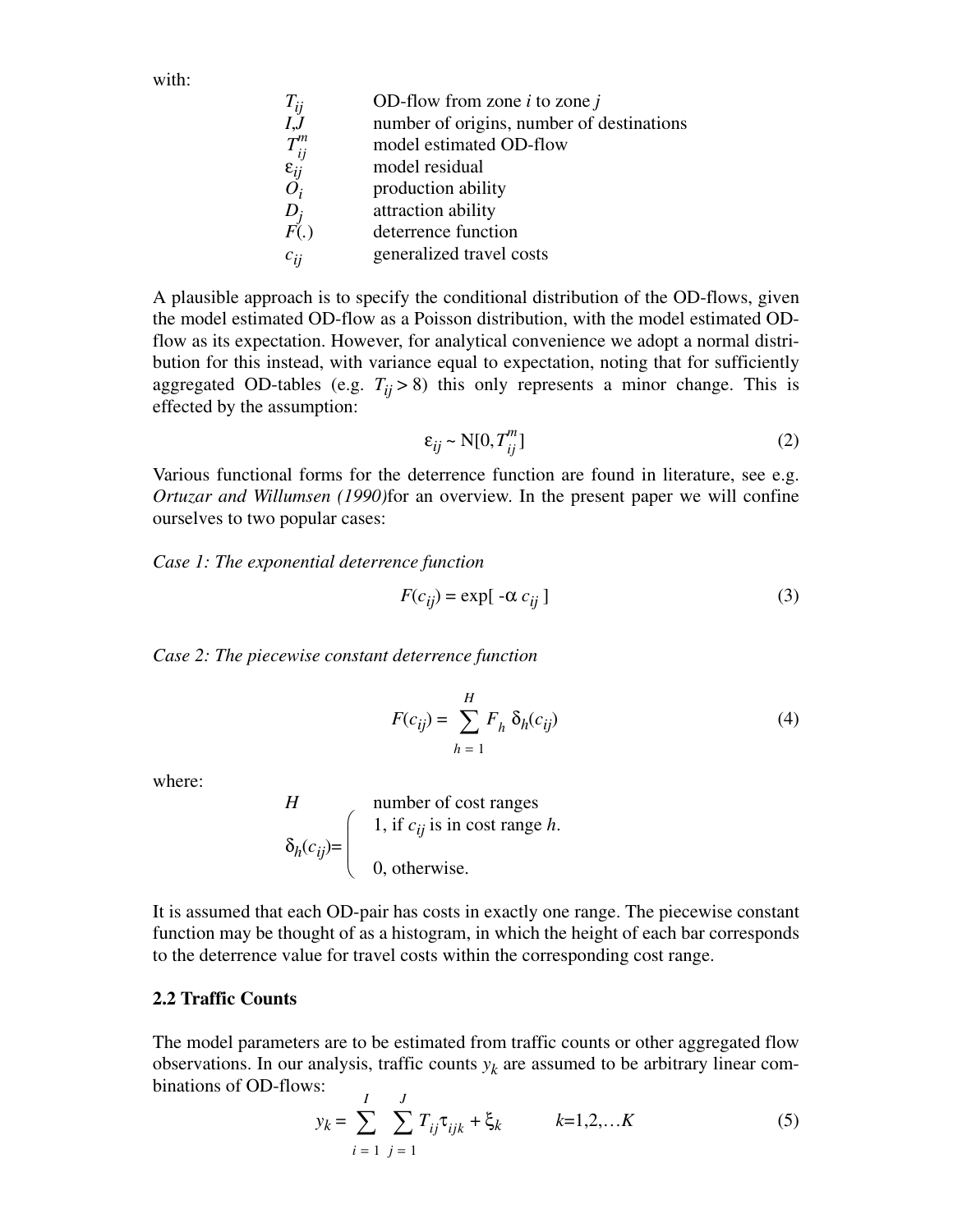with:

| K                    | number of traffic counts                                   |
|----------------------|------------------------------------------------------------|
| $y_k$                | traffic count at location $k$                              |
| $\boldsymbol{\xi}_k$ | counting error at location $k$                             |
| $\tau_{ijk}$         | proportion of flow from $i$ to $j$ that traverses link $k$ |

The assignment proportions  $\tau_{ijk}$  are assumed to be given. The physical counting errors ξ<sub>k</sub> are assumed to be zero mean, mutually independent and normally distributed, with known variance  $\omega_k^2$ . Model estimated traffic counts  $y_k^m$  are defined by substituting model estimated OD-flows  $T_{ii}^{m}$  in the r.h.s. of (5). If needed, the approach presented in this paper may be made more general by allowing for the use of a prior matrix. In such case, each cell would correspond to a separate further observation. *y k m*  $T_{ij}^m$ 

### **2.3 Maximum Likelihood Approach to Model Calibration**

The following notation summarizes the symbols that were introduced earlier as vectors and matrices, and will be used in the derivation of a maximum likelihood (ML) estimator for the model parameters: their sizes are implicit in their definitions.

| O, D, F                                 | vectors of production abilities, attraction abilities and           |  |  |  |  |  |  |  |
|-----------------------------------------|---------------------------------------------------------------------|--|--|--|--|--|--|--|
|                                         | deterrence function parameter(s) respectively.                      |  |  |  |  |  |  |  |
| T, x(i,j)                               | vector of OD-flows, location of matrix element $T_{ii}$ in T.       |  |  |  |  |  |  |  |
|                                         | vector of traffic counts                                            |  |  |  |  |  |  |  |
| $\begin{array}{c} y \\ \xi \end{array}$ | vector of counting errors                                           |  |  |  |  |  |  |  |
| $T^m$ , $y^m$                           | vectors of model estimated OD-flows and model                       |  |  |  |  |  |  |  |
|                                         | estimated traffic counts respectively                               |  |  |  |  |  |  |  |
| $T^m$                                   | diagonal matrix with the elements of $Tm$ on its main               |  |  |  |  |  |  |  |
|                                         | diagonal.                                                           |  |  |  |  |  |  |  |
| Ω                                       | covariance matrix associated with the counting errors,              |  |  |  |  |  |  |  |
|                                         | which as a result of earlier assumptions is diagonal.               |  |  |  |  |  |  |  |
| τ                                       | matrix of assignment proportions, $\tau_{k, x(i,j)} = \tau_{ijk}$ , |  |  |  |  |  |  |  |
|                                         | $k=1,2,K$                                                           |  |  |  |  |  |  |  |

Using this notation, (5) is summarized as:

$$
y = \tau T + \xi \tag{6}
$$

Furthermore, the equivalent of (1) and (2) in matrix notation is:

$$
T \sim \text{MVN}[T^m, T^m] \tag{7}
$$

i.e. the distribution of *T* is given by a multivariate normal distribution with expected value  $T^m$ , and covariance matrix  $T^m$ . Combining these two equations results in an expression for the conditional distribution of the traffic counts given the model parameters:

$$
y \sim \text{MVN}(\tau \, T^m, \tau \, T^m \, \tau' + \Omega) \tag{8}
$$

where  $T^m$  should satisfy the requirements that follow from (1). In theory, the parameters *O*, *D* and *F* can be found by maximising the joint likelihood, so that these parameters are given by: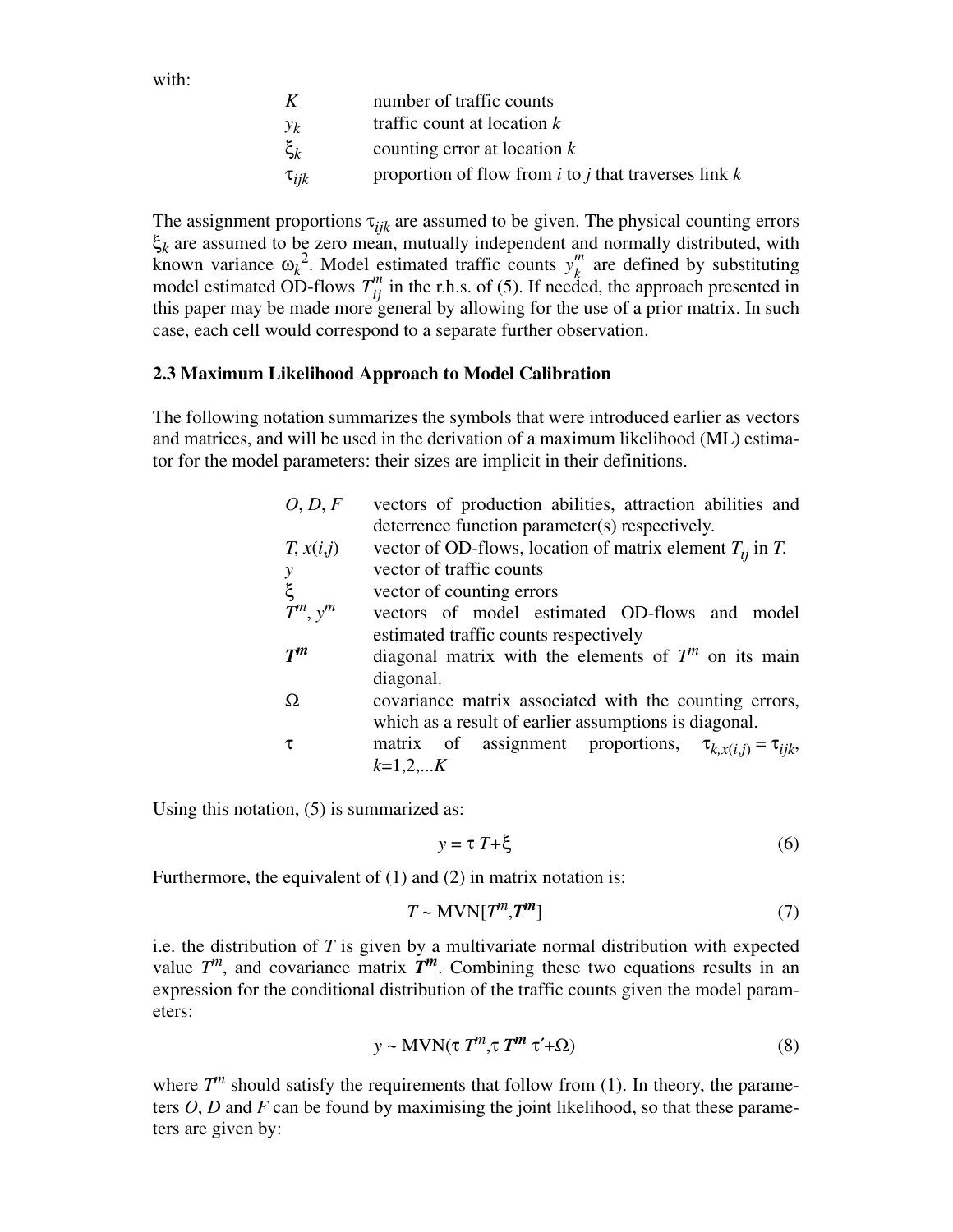$$
\begin{bmatrix} O \\ D \\ F \end{bmatrix} = \frac{\text{argmax}}{O, D, F} \quad \text{MVN}(\tau \, T^m, \tau \, T^m \, \tau' + \Omega) \mid y \tag{9}
$$

## **2.4 Simplifying the Likelihood Objective Function**

In (9) both the expectation and the covariance matrix of the density that is to be maximised depend on the model parameters. It seems that any algorithm designed to solve (9) would do so in an indirect manner, for example by keeping the covariance matrix constant while solving the model parameters, and then updates the covariance matrix. Such a process could continue until a fixed point is found, as is suggested in figure 1. A covariance matrix that could be used to initialize such an iterative scheme, would be given by a matrix with the elements of *y* on the main diagonal that account for model residuals (see eq.(2)), increased with the covariance matrix of physical counting errors. This matrix will be denoted by  $Y + \Omega$ . This iterative process is expected to converge as the solution of each individual step in this process is not especially sensitive to the covariance matrix that is used. However, the present paper does not provide a mathematical proof of convergence.

In the remainder of this paper, we discuss algorithms that can be used to maximise the likelihood if the covariance matrix is fixed. This corresponds to solving the following optimisation problem:

minimize  

$$
O \ge 0, D \ge 0, F \ge 0
$$
  
 $J(O, D, F) = (y - \tau T^m)^{\gamma} \sum_{i=1}^{r} (y - \tau T^m)$ 

$$
T^m = T^m(O, D, F) \tag{10}
$$

Where  $\Sigma$  is the covariance matrix that may or may not be updated during the process. There are several advantages in formulating the OD-estimation in this way, compared to formulations derived from a maximum entropy arguments. The main advantages are:

- The traffic counts that are used may represent arbitrary linear combinations of ODcells,
- The objective function offers the possibility to calibrate a gravity model, even if no explicit data are available on trip ends and/or trip length distribution,
- The possibility exists to specify the variance of counting errors, or to weigh the observations according to the confidence in them,
- Spatial dependencies that occur due to the fact that the model prediction error,  $\varepsilon_{ii}$ , is observed at several locations can be accommodated by using the iterative scheme shown in figure 1.

The objective function (10) is a generalization of approaches that are used in practice, e.g. Willumsen (1991).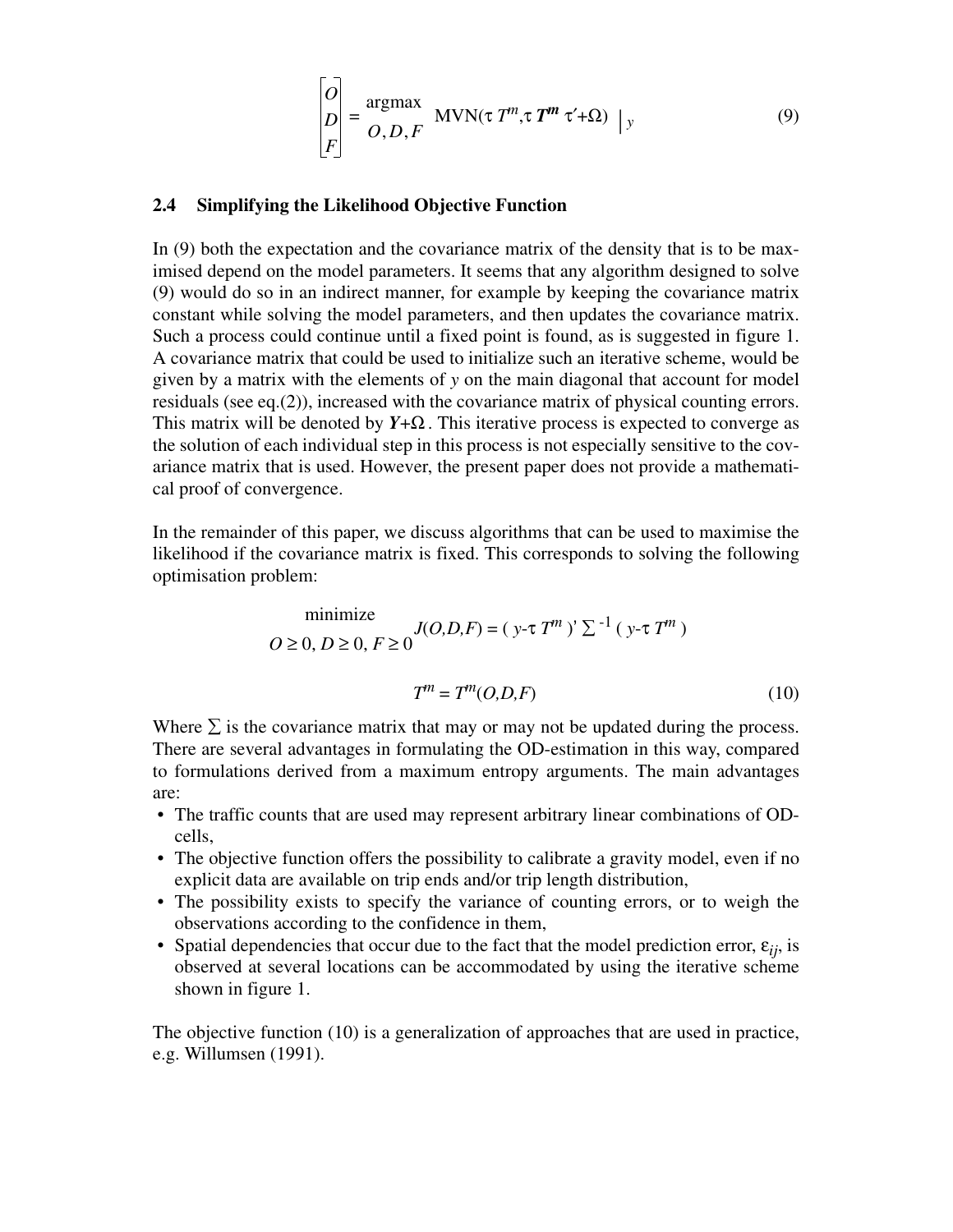## **3. EXISTING ALGORITHMS FOR CALIBRATING THE GRAVITY MODEL**

Note that (10) describes several classes of optimisation problems, depending on the form of the deterrence function. Here we consider separately the exponential deterrence function (case 1, see equation (3)) and the piecewise constant deterrence function(case 2, see equation (4)). For each of these classes of problem, special algorithms exist.

#### **3.1 Balancing Methods**

The *bi-proportional method* starts with an initial or prior matrix. This matrix is subsequently scaled row by row and then column by column to yield the observed or given trip end totals. Therefore, after each iteration the resulting matrix can be written as:

$$
T_{ij}^{m} = \prod_{k=1}^{K} \alpha_{ik} \prod_{k=1}^{K} \beta_{jk} T_{ij}^{p}
$$
 (11)

where:

| $\alpha_{ik}$               | multiplicative factor applied to row $i$ in the $k$ th iteration. |
|-----------------------------|-------------------------------------------------------------------|
| $\beta_{ik}$                | multiplicative factor applied to column $\dot{j}$ in the $k$ th   |
| $T^p_{ij}$ $\boldsymbol{K}$ | iteration.<br>prior matrix<br>number of iterations                |

The iterations stop if no more substantial changes occur in the estimated matrix, i.e. when the observations are reproduced exactly. An equivalence with the gravity model with exponential deterrence function exists if  $T_{ij}^p$  is replaced by exp[ - $\alpha c_{ij}$ ]. In that case equation (11) can be summarized as:

$$
T_{ij}^{m} = O_i D_j \exp[-\alpha c_{ij}]
$$
 (12)

Note that the bi-proportional method can not be used to find appropriate values for  $\alpha$ . For this purpose Hyman's method (Hyman, 1969) can be used. A prerequisite to apply the latter method is that an observed trip length distribution (OTLD) is available.

The *tri-proportional method* implies that in addition to this, the prior matrix is scaled to force the estimated matrix to match an OTLD. In this case the estimated matrix can be written as:

$$
T_{ij}^{m} = \prod_{k=1}^{K} \alpha_{ik} \prod_{k=1}^{K} \beta_{jk} \left[ \sum_{h=1}^{H} \delta_h (c_{ij}) \prod_{k=1}^{K} \gamma_{hk} \right] T_{ij}^{p}
$$
(13)

where:

| $\gamma_{hk}$      | multiplicative factor applied during the kth iteration to    |
|--------------------|--------------------------------------------------------------|
|                    | OD-cells with corresponding costs, $c_{ii}$ , in cost bin h. |
| $\delta_h(c_{ij})$ | membership function as defined in equation (4).              |

An equivalence with the gravity model with piecewise constant deterrence function is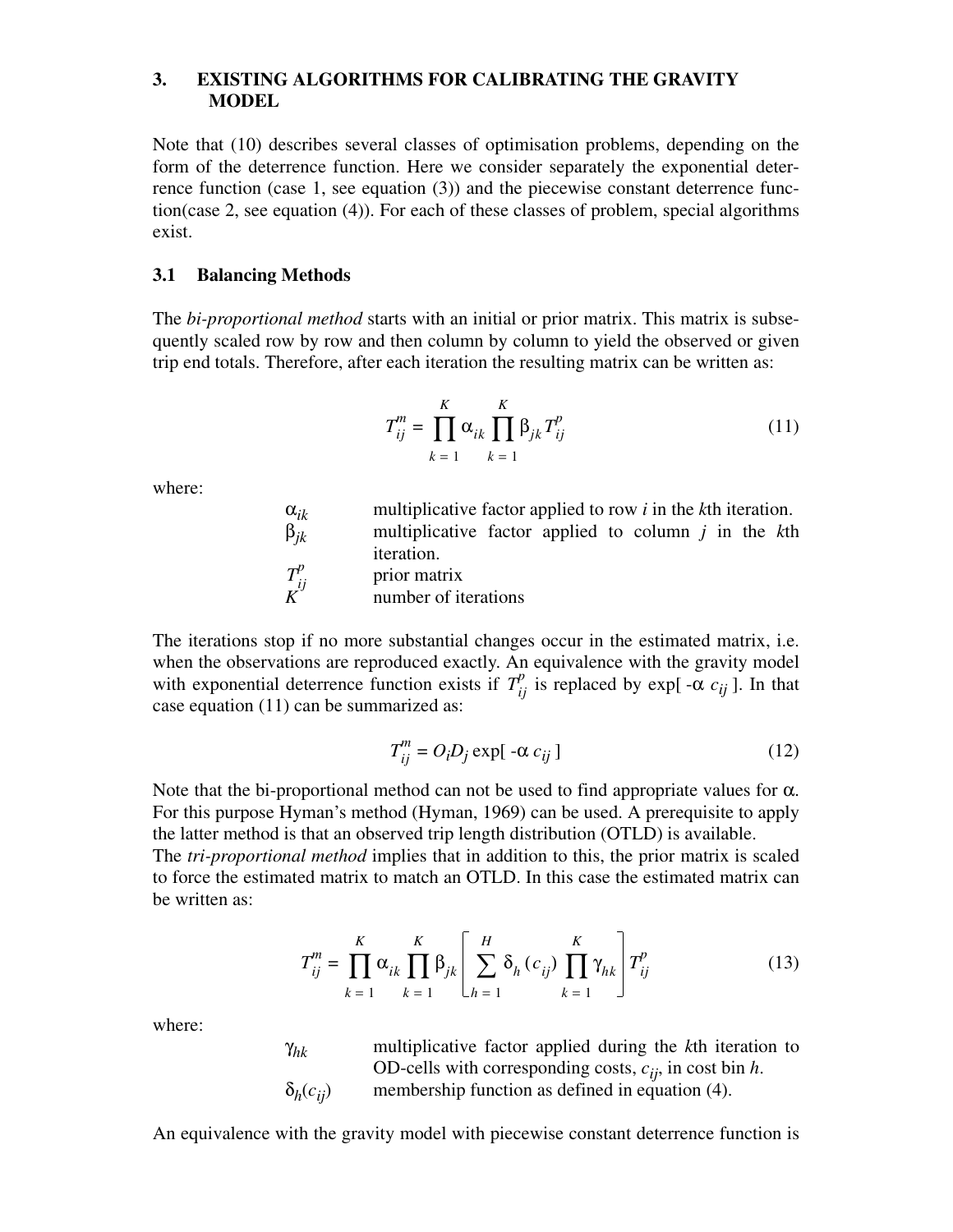reached if the prior matrix is replaced with a matrix of ones. In that case (13) simplifies to:

$$
T_{ij}^{m} = O_i D_j \sum_{h=1}^{H} F_h \, \delta_h(c_{ij})
$$
 (14)

In a balancing method, the iterations continue until all observations are met by the estimated values. A requirement for convergence of the bi- and tri-proportional balancing methods is that such a solution exists, i.e. that the traffic counts that are used are mutually consistent. The analogy between balancing methods and other gravity model calibrating methods becomes weaker if an initial matrix is scaled to meet measurements that do not represent trip ends, as is done in entropy maximizing approaches such as ME2 (Ortúzar and Willumsen, 1990; Willumsen, 1991; Van Zuylen and Willumsen, 1980). Similarly, if an arbitrary prior matrix  $T_{ij}^p$  is used, the solution resulting from applying a balancing method can not be written in the forms  $(12)$  or  $(14)$ . Balancing methods can hence only be applied to find a candidate solution to (10) in cases where:

- observations and constraints represent trip ends or observed trip length distributions, and
- observations are mutually consistent.

In this case, the solution that will be found will exactly reproduce the observations and will hence correspond to a zero value for the objective function (10), which also is the global minimum. Balancing methods are popular due to their ease of implementation. However, convergence can be slow (see Maher, 1983) if not uncertain. Proofs of convergence only apply to special cases, e.g. only trip-ends are given and the deterrence function is kept constant, see Evans (1971) and Kirby (1974). In the more general case where observations represent traffic counts, and may not be mutually consistent, other techniques should be considered, two of which are discussed below.

## **3.2 Gradient Search Methods**

With some effort it is possible to establish the derivatives of the objective function (10) with respect to the model parameters  $O_i$ ,  $D_j$  and  $F_h$ . The resulting gradient vector can be used as a basis for an iterative scheme to minimise (10). The simplest way this can be done is to apply a steepest descent method. However, steepest descent method tend to converge very slow. A gradient search methods with a higher speed of convergence is the conjugate gradient method, see Bazaraa et al. (1993). An easy way to find conjugate gradient search directions was proposed in Fletcher and Reeves (1964). There are however a number of difficulties that occur when a gradient search method is applied to minimise (10):

- The solution to the line searches can not be expressed in analytical way. Hence, the line searches must be done numerically,
- The parameter space is constrained to non-negative values. Again this makes the line search more complex, and removes the theoretical basis of conjugate gradient methods,
- It is difficult to establish an effective convergence criterion,
- Convergence can be extremely slow.

These factors make it difficult to construct a gradient search method that operates in a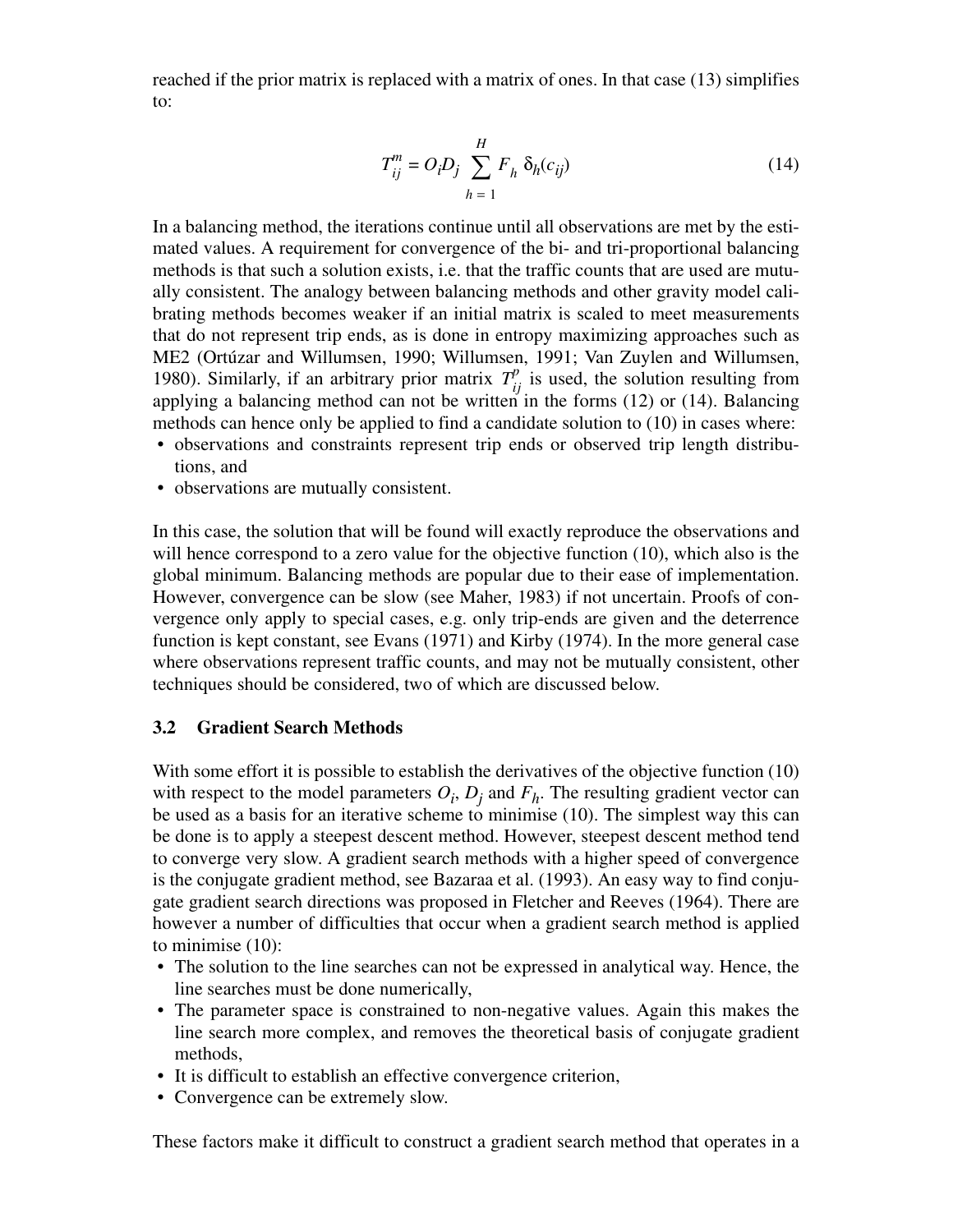reliable way in all circumstances.

# **3.3 Gauss-Seidel Methods**

Another way to tackle the minimization problem (10) is to divide the model parameters in groups and to solve the parameters in each group separately, while keeping the parameters in other groups temporarily constant. This iterative process is continued until a fixed point is found. For problem (10) it seems advantageous to first solve the vector of production abilities (*O*), then solve the vector of attraction abilities (*D*), and then solve the vector of deterrence function values (*F*) (this procedure can only be used to calibrate a gravity model with a piecewise constant deterrence function). Each step in this sequence corresponds to minimizing a quadratic function. If the nonnegativity constraints can be ignored, this can be solved at the expense of one matrix inversion, so line searches can be avoided. The details of the method are described in Van Der Zijpp and de Romph (1996).

Although the method works well in a large number of cases and is easy to implement with the help of modern software packages, there are a number of technical difficulties:

- No theoretical proof of convergence exists,
- The minimization problems can be expensive to solve if the nonnegativity constraints become active,
- The method can not be applied to calibrate gravity models with exponential deterrence functions,
- It is difficult to establish an effective convergence criterion.

# **4. A UNIFYING ANALYSIS OF THE ML OBJECTIVE FUNCTION**

We now show how, by using a logarithmic transformation, the gravity model formulations presented here can be unified and solved conveniently.

# **4.1 The Logarithmic Transformation**

It has been shown earlier (see e.g. Sen and Smith, 1995) that both the gravity model with exponential deterrence function (equations (1) and (3)), and the gravity model with piecewise constant deterrence function (equations (1) and (4)) can be summarized in the following form:

$$
t = \exp(Cq) \tag{15}
$$

where

exp(.) is the exponentiation operator, applied element by element

*q* is the vector of logarithms of the model parameters, i.e.

$$
q = \log \left( \begin{bmatrix} 0 \\ D \\ F \end{bmatrix} \right)
$$

*C* is a matrix with three nonzero elements per row. The first and second nonzero elements are given by respectively: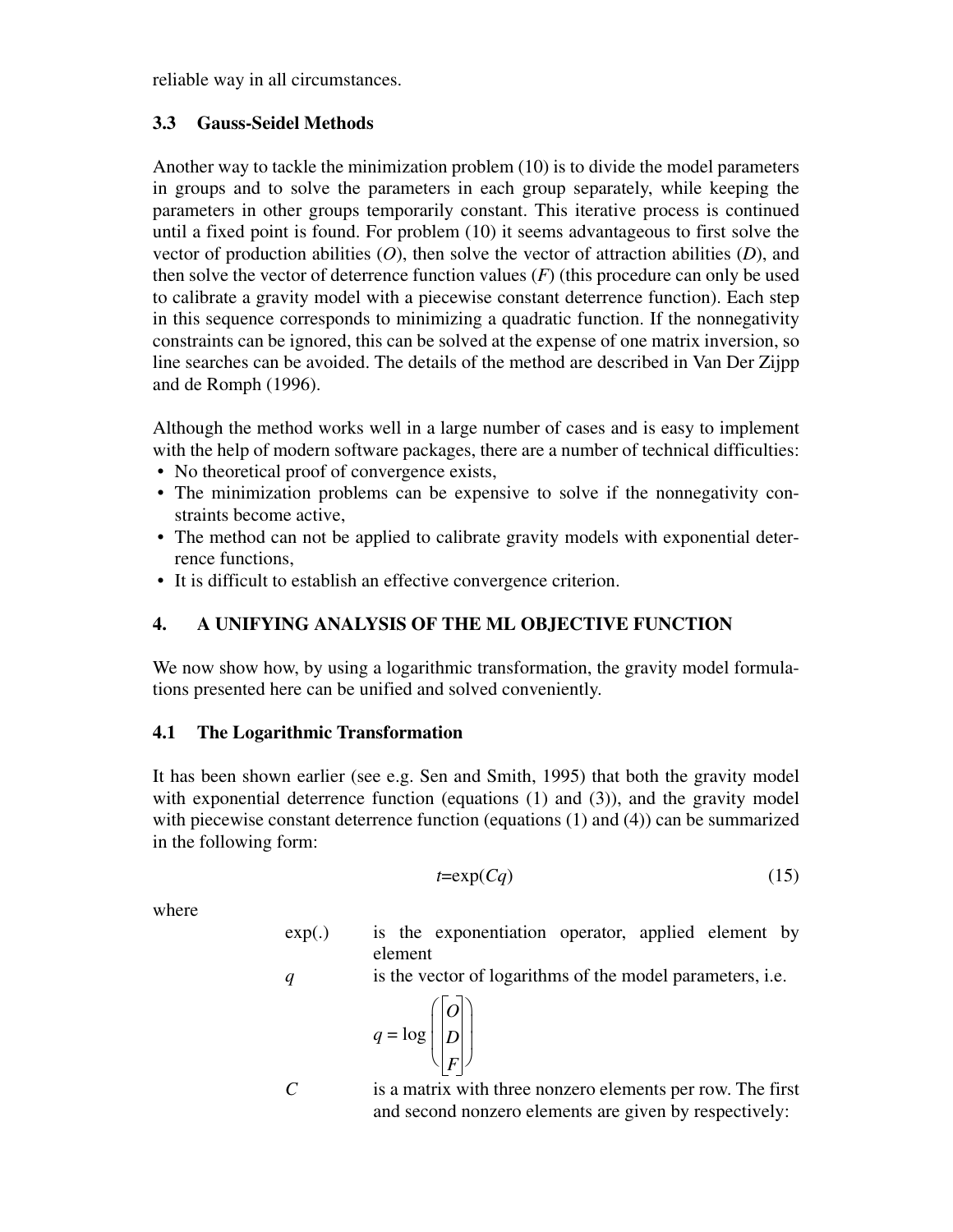$$
C_{x(i,j), i} = 1
$$
  
\n
$$
C_{x(i,j), I+j} = 1
$$
\n(16)

The way the third nonzero element is defined depends on whether an exponential or a piecewise constant deterrence function is used:

*Case 1: The exponential deterrence function*

$$
C_{x(i,j), I+J+1} = -c_{ij} \tag{17}
$$

*Case 2: The piecewise constant deterrence function*

$$
C_{x(i,j), I+J+h} = \delta_{hij} \quad , \ h=1,2,...H \tag{18}
$$

In summary, the problem of estimating OD-matrices from traffic counts using a gravity model combined with either an exponential or a piecewise constant deterrence function is equivalent to the minimization of the following objective function:

$$
J(q)=(y-At(q))'\sum^{-1}(y-At(q)),
$$
  

$$
t=exp(Cq)
$$
 (19)

Compared to the formulation given in (10) this change of variables has the following practical advantages:

- A single objective function can be used to represent methods based on exponential and piecewise constant deterrence functions,
- The minimization is not subject to nonnegativity constraints. This argument does not apply strictly in case of the exponential deterrence function, as one can argue that it would not be realistic if the parameter  $\alpha$  in the deterrence function (3) assumed negative values,
- Ease of notation and analysis. This advantage will become apparent in the next section, where expressions for the gradient and the Hessian (the matrix of second derivatives) of the objective function with respect to the vector *q* will be given.

#### **4.2 Deriving the Gradient and Hessian of the Objective Function**

Applying some analysis to the objective function (19) has led to expressions for the gradient and the Hessian (the matrix of second derivatives) of this function. These are given respectively by:

$$
\nabla_q [J] = \left[ \frac{\partial J}{\partial q_i} \right] = 2C' \text{diag}(t) A' \sum^{-1} (At-y) \tag{20}
$$

$$
\nabla^2 q[J] = \left[\frac{\partial^2 J}{\partial q_i \partial q_j}\right] = 2C'[\text{diag}(t)\text{diag}(A' \Sigma^{-1} (At-y)) + \text{diag}(t)A' \Sigma^{-1} A \text{ diag}(t)]C \quad (21)
$$

In these equations, the diag(.) operator transforms a vector into a diagonal matrix. For a full derivation of (20) and (21) we refer to Van Der Zijpp and Heydecker (1996b). Equations (20) and (21) give insight into the performance of existing solution methods, and provide a foundation for new ones.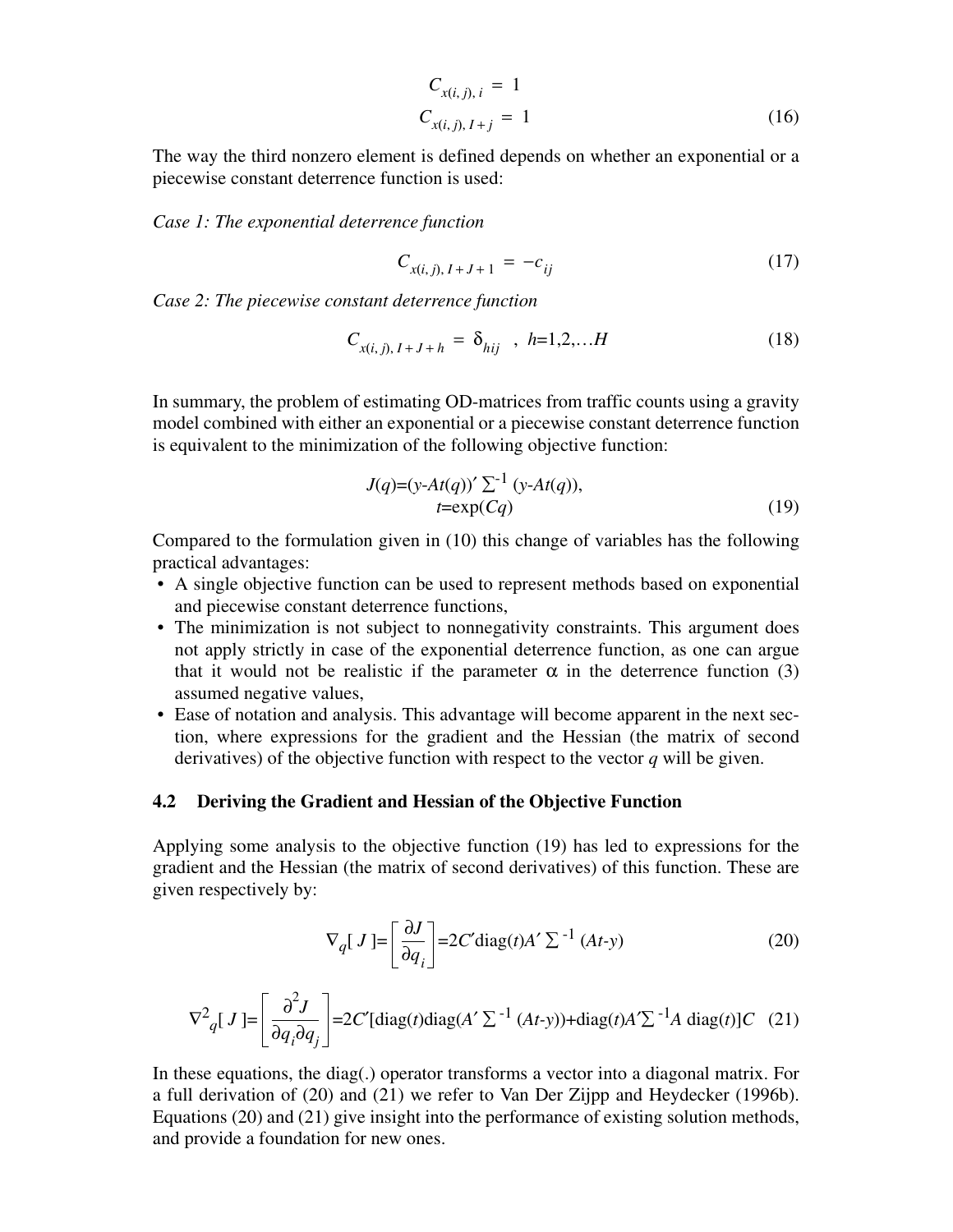### **4.3 Implications for Existing Methods**

The gradient search methods and Gauss-Seidel methods discussed in section 3 can be used effectively to find stationary points of an objective function. Whether such a point represents a local minimum or a saddle point can easily be determined by evaluating the Hessian at that point: a local minimum only exists if the Hessian is PD. Therefore result (21) can be used as a useful addition to existing methods: it supplies a powerful convergence criterion. However the analysis needed to determine if a particular local minimum to objective function (19) is also a global minimum is more intricate; this problem is still open to investigation.

### **5. A NEW ALGORITHM TO CALIBRATE GRAVITY MODELS**

Using expression (21) for the second derivatives, it is possible to define a new numerical method to minimize (19). This method is based on a quadratic approximation of the objective function of the form:

$$
J^*(q+\varepsilon)=J(q) + \varepsilon \cdot \nabla_q [J(q)] + \frac{1}{2} \varepsilon \nabla_q^2 [J(q)] \varepsilon \tag{22}
$$

This expression can be minimised over the vector  $\varepsilon$  at the cost of one matrix inversion, provided that the Hessian of *J* in point *q* is Positive Definite (PD). An iterative method based on this strategy is known as the Newton method. The advantage of this method is that each successive iterate can be found analytically, so no numerical line search procedure is needed. Two factors should be taken into account when applying this method to minimize objective function (19):

- The Hessian  $\nabla^2 q [ J(q) ]$  need not necessarily be strictly PD for all q. Therefore the quadratic approximation of the objective function, *J\*,* may not always be bounded below. In such cases the next iterate would not be defined. Therefore a modified Newton will be used to ensure that each successive iterate exists and will reduce the objective function. In the present paper, we adopt the Levenberg-Marquardt type of method, see Bazaraa et al. (1993), pp. 312. This method will be explained below.
- The vector *q* contains the logarithms of the model parameters. This ensures that the nonnegativity requirements are satisfied. However there does not exists a bounded value of *q* that corresponds to a solution to (9) that contains one or more zero parameter values. Although the value of zero can be approximated arbitrarily closely, it may not be possible to represent such small numbers internally in a computer, resulting in problems of convergence caused by rounding errors or underflow. Therefore the following penalty function is added to the objective function:

$$
f(q) = c_1 \sum_{i} \max (0, -c_2 - q_i)^3
$$
 (23)

This function is continuous in its first and second derivatives, and prevents the above mentioned problems. The values that were chosen for  $c_1$  and  $c_2$  were 100 and 20 respectively.

The idea behind the Levenberg-Marquardt method is that even if the Hessian in a particular point is not PD, a next iterate with a lower objective function value can be found by performing a small step in the direction of the negative gradient. This is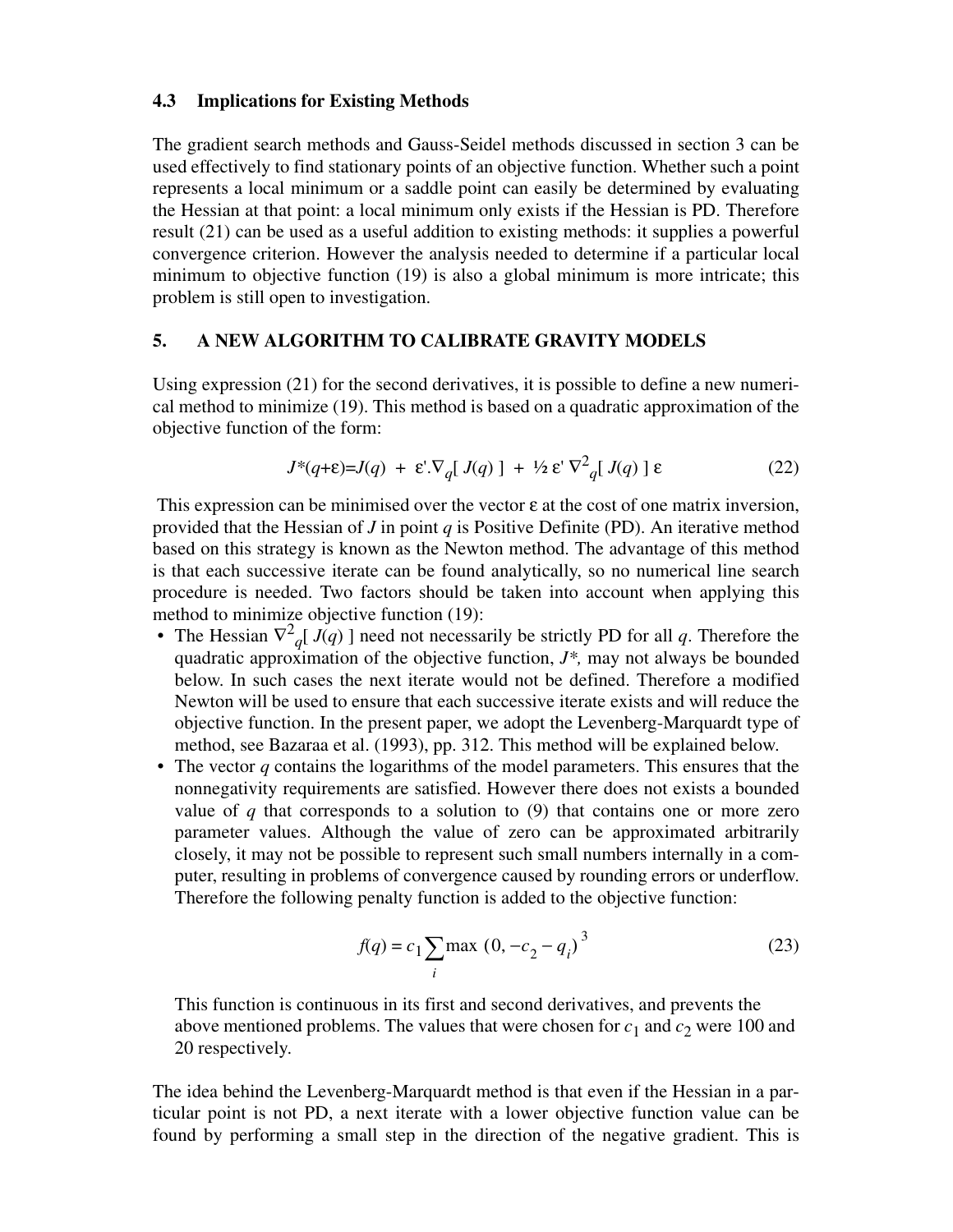effected by adding a multiple of the identity matrix, i.e.  $\mu$ **I**, to the Hessian in (22), before minimizing this expression. The values of  $\mu$  are modified between iterations using a strategy that is illustrated in figure 2. The next value of  $\mu$  depends strongly on the ratio *R* of the true improvement and the predicted improvement. If this ratio is favourable then the value is  $\mu$  is decreased, if this ratio is poor the value of  $\mu$  is increased. The thresholds that were used are given in Bazaraa et al. (1993).

# **6. NUMERICAL EXPERIMENTS**

Numerical experiments have been performed on a set of empirical trip data obtained from a French toll road. These data consist of an observed trip table for eight different days between 29 origins and 26 destinations, resulting in 570 OD-flows that contribute to link-flows observed in the study area. There is no route choice in this network, and 107 traffic counts have been synthesized from these data. Two types of experiments were undertaken.

The first series of experiments involved estimating an OD-matrix by calibrating a gravity model on the traffic counts. This was done for a model with a piecewise constant deterrence function, see eq. (4). The number of distance classes that were distinguished was varied between 1 and 16. Each additional class was formed by subdividing an existing one, so that a hierarchical sequence of models was constructed.

From the models discussed in this paper, each of the conjugate gradient, Gauss-Seidel and modified Newton method were implemented. The conjugate gradient search method turned out to be extremely slow, which prevented the completion of a full set of experiments for this method. In table 1 the results were summarized for the Gauss-Seidel method and the modified Newton method. Each row in this table contains the results of calibrating the model using a deterrence function with the corresponding number (N) of classes, averaged over the eight different days for which observed data were available. The model prediction error could be computed by comparing the model estimated OD-flow with the value contained in the toll-ticket database, and is expressed using the Root Mean Squared Error (RMSE). The log-likelihood value is denoted with L, and decreases with the addition of each extra class. The other columns in the table contain the average CPU-time (on a Pentium 90) and the number of cases for which the algorithm did not converge before a preset maximum number of 2000 iterations was reached (indicated with the symbol E).

In all cases, a solution with an equal or higher likelihood value was computed with the modified Newton method. Moreover, with this method a solution that satisfied the convergence criterion was reached without exception, whilst the Gauss-Seidel exceeded the maximum number of iterations in 12 of the 128 instances. The main advantage of the modified Newton method is its speed: none of the cases that were considered took more than 290 seconds, whilst the Gauss-Seidel consumed 2975 seconds in one case; the average values were 106 and 626 seconds respectively. The experiments also revealed that for this particular dataset the best fit according to the RMSE measure is obtained if a deterrence function with six classes is used. Unfortunately, in practice it is not possible to determine this number as one needs a completely observed trip matrix to compute this measure. This issue is discussed in Van Der Zijpp and Heydecker (1996a).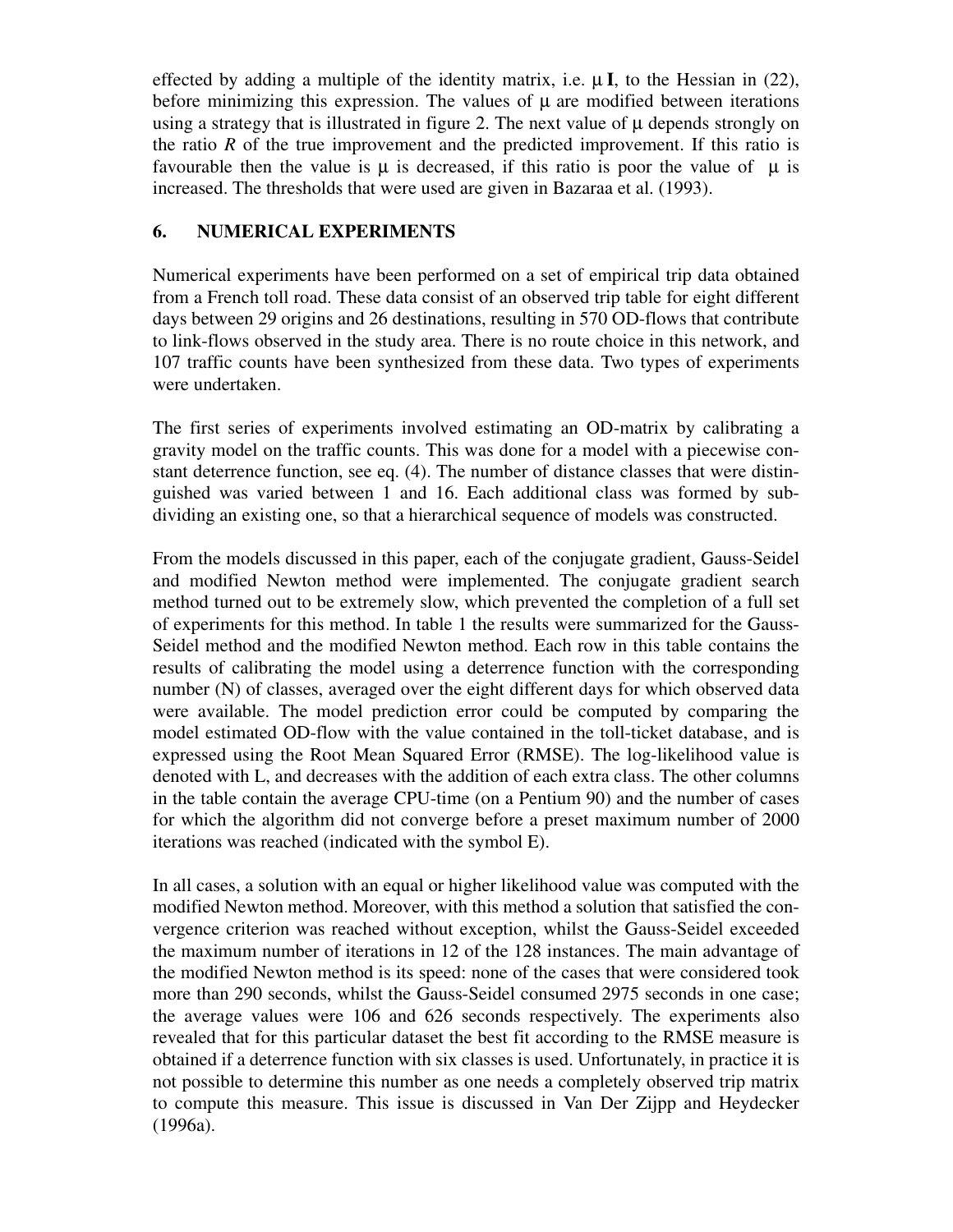In a second series of experiments each of the 570 observed OD-flows is used as a measurement. This is similar to the case in which a prior matrix is available. When calibrating the gravity model on these data the solution with the highest likelihood value and that with the lowest RMSE coincide: the resulting RMSE is known as the *model specification error*, see Van Der Zijpp and Heydecker (1996a). The results of the calibration are shown in table 2. On average, the computation time needed for the Gauss-Seidel method has increased, whilst the computation time needed for the modified Newton method has decreased substantially. Again the Newton method converged in all cases, whilst the Gauss-Seidel did not meet the convergence criterion in 19 of the 128 computations. The maxima of the computation times over these 128 computations are 4671 seconds for the Gauss-Seidel method and 16.42 seconds for the Newton method; the average values were 1489 and 9.82 seconds respectively.

## **7. CONCLUSION**

It has been shown that the problem of calibrating a gravity model is equivalent to the minimization of a highly non-linear objective function. This formulation has a number of advantages over more traditional ones, including the possibility to use arbitrary traffic counts and constraints, not requiring the presence of an observed trip length distribution (OTLD) and taking into account counting errors and spatial dependencies. However, the minimization of this objective function is quite complex. Specific difficulties are the presence of the nonnegativity constraints, slow convergence, the absence of an adequate convergence criterion, and the complexity of implementation. The problem of the nonnegativity constraints can be avoided by a change of variables to the logarithms of the model parameters. This formulation unites methods with exponential and piecewise constant deterrence functions. A key result presented in the paper is an expression for the matrix of second derivatives of the objective function. Based on this matrix a minimization method is presented with a greatly improved speed of convergence. Moreover, this matrix, which can be computed easily with the aid of modern software packages, provides an effective convergence criterion that can also be applied in combination with other solution methods, such as Gauss-Seidel and gradient search methods.

-*acknowledgements*-This work was supported by an EC grant in the Human Capital and Mobility programme, contract ERBCHGCT930412

## **8. REFERENCES**

Bazaraa, M.S., Sherali, H.D. and Shetty, C.M. (1993) *Nonlinear Programming, Theory and Algorithms*, second edition, Wiley

Evans, A.W. (1971) The Calibration of Trip Distribution Models with Exponential or Similar Cost Functions, *Transportation Research*, Vol. 5, pp. 15-38

Fletcher, R. and Reeves, C.M. (1964) Function Minimization by Conjugate Gradients, *The Comp. J.*, 7, pp. 149-154

Hyman (1969) The Calibration of Trip Distribution Models, *Environment and Planning*, 1(3), pp.105-112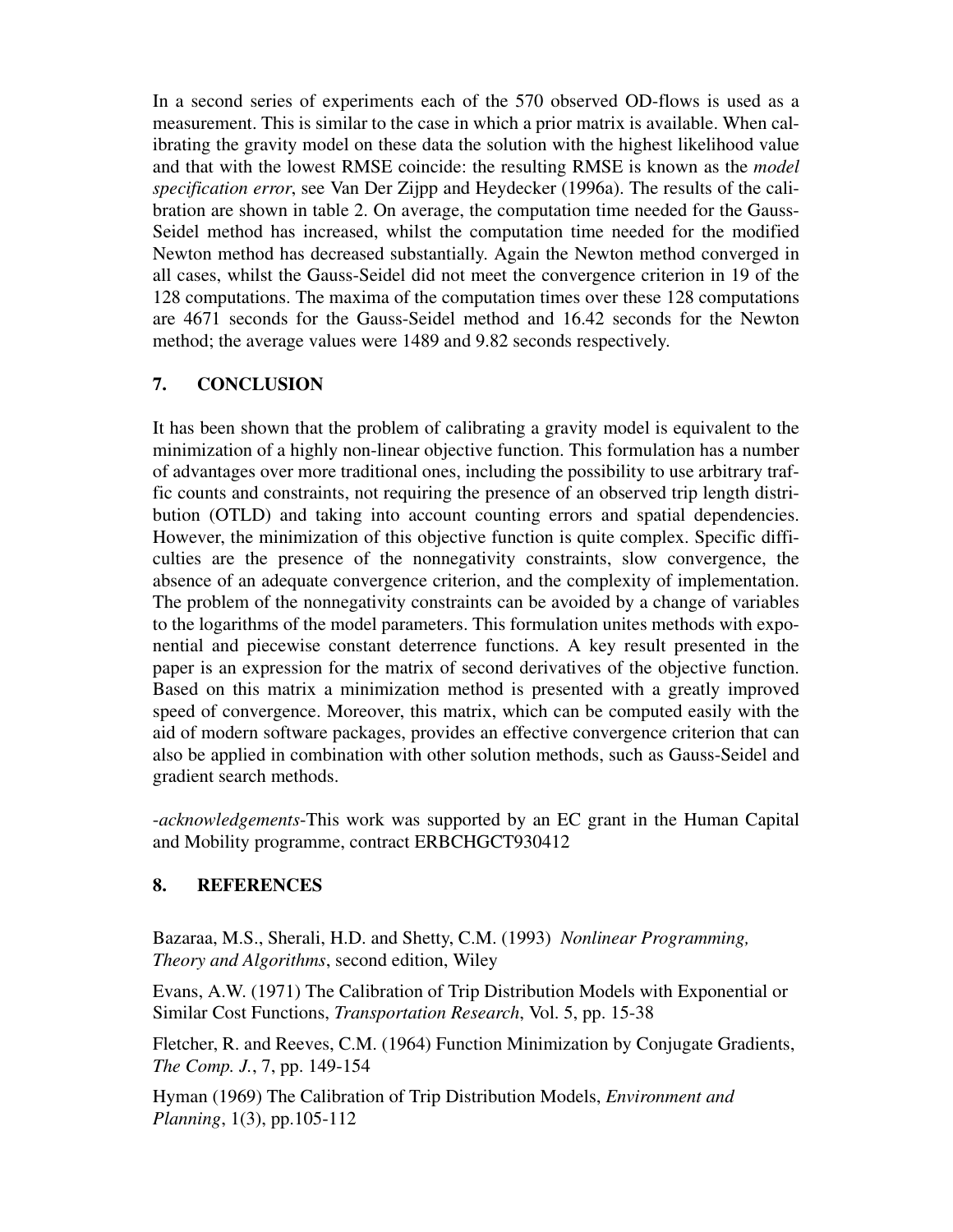Kirby, H.R. (1974) Theoretical Requirements for Calibrating Gravity Models, *Transportation Research*, Vol. 8. pp. 97-104

Maher, M.J. (1983) Speeding up the Furness Method, *Traffic Engineering and Control*, pp.485-486L

Ortúzar, J. D. and Willumsen, L.G. (1990) *Modelling Transport*, Second Edition, JohnWiley and Sons, Chichester, England, ISBN 0 471 94193 X

Willumsen, L.G. in: Papageorgiou, M. (1991) *Concise Encyclopedia of Traffic & Transportation Systems*, Pergamon Press, pp.317

Sen, A, and Smith, T.O. (1995) *Gravity Models of Spatial Interaction Behavior*, Springer, ISBN 3-540-60026-4

Van Der Zijpp, N.J. and Heydecker, B. (1996) How many Parameters should a Traffic Model have?, *UTSG, ann.conference*, University of Huddersfield, unpublished

Van Der Zijpp, N.J. and Heydecker, B. (1996) Improved Algorithms for Calibrating Gravity Models *4th Meeting of the EURO Working Group on Transportation*, to be held at the University of Newcastle upon Tyne, 9-11 September 1996

Van Der Zijpp, N.J. and de Romph E. (1996) A Dynamic Traffic Forecasting Application on the Amsterdam Beltway, *Int. Journal of Forecasting*, 1996, forthcoming

Van Zuylen, H.J. and Willumsen, L.G. (1980) The most Likely Trip Matrix Estimated from Traffic Counts *Transportation Research-B*, Vol. 14B, pp. 281-293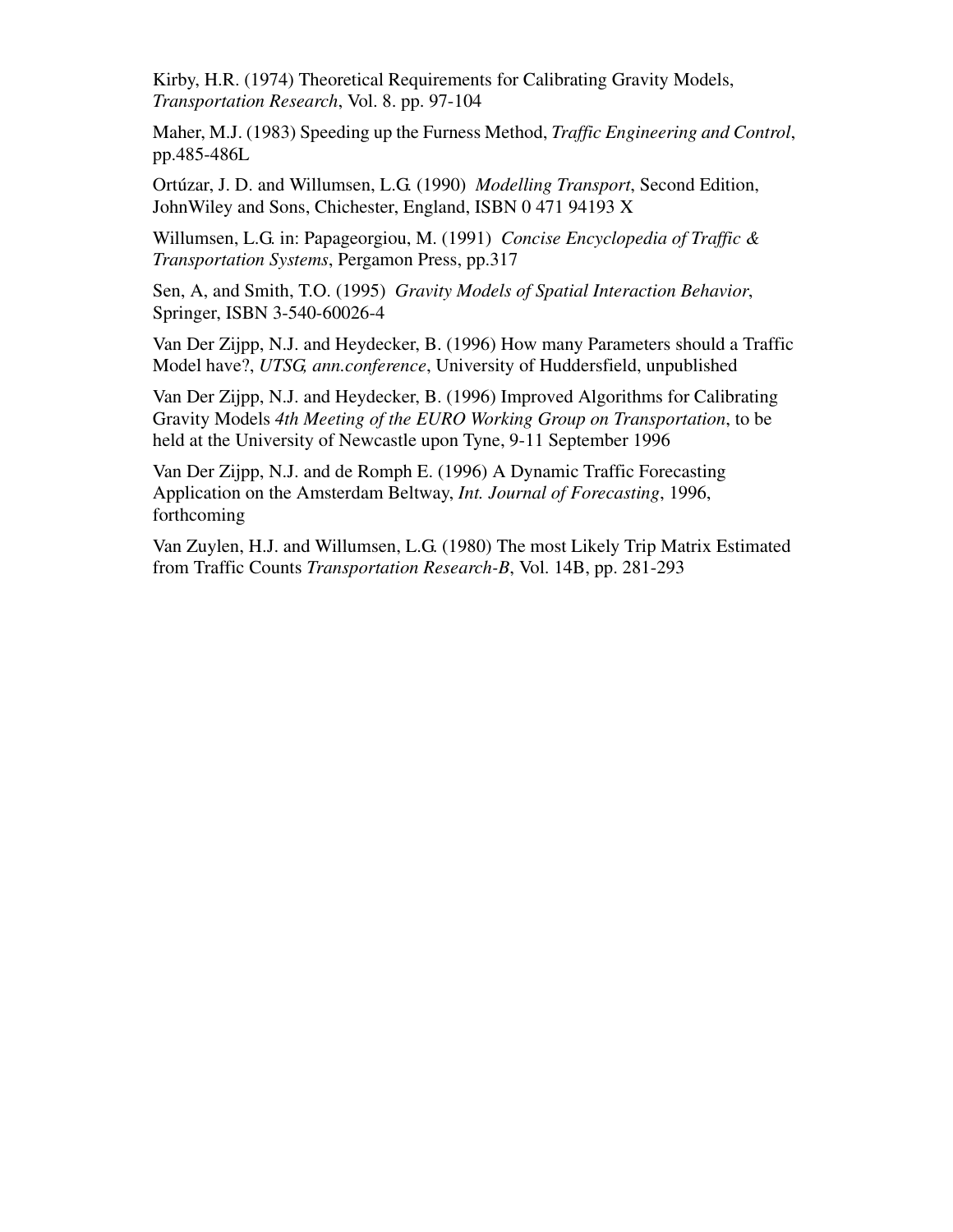|                |             | Gauss-Seidel |        |                |             | Newton      |        |   |
|----------------|-------------|--------------|--------|----------------|-------------|-------------|--------|---|
| N              | <b>RMSE</b> | L            | av.CPU | E              | <b>RMSE</b> | L           | av.CPU | E |
|                | 537.33      | $-17443.93$  | 321    |                | 536.91      | $-17443.90$ | 77     |   |
| $\overline{2}$ | 485.57      | $-11308.71$  | 245    |                | 486.09      | $-11308.68$ | 223    |   |
| 3              | 470.82      | $-8184.56$   | 255    |                | 470.81      | $-8184.55$  | 151    |   |
| $\overline{4}$ | 478.93      | $-7514.64$   | 984    |                | 480.46      | $-7182.98$  | 86     |   |
| 5              | 387.47      | $-5176.33$   | 506    |                | 387.45      | $-5176.31$  | 166    |   |
| 6              | 380.23      | $-4940.86$   | 202    |                | 380.18      | -4940.86    | 61     |   |
| 7              | 381.40      | $-4934.20$   | 113    |                | 381.46      | $-4934.19$  | 37     |   |
| 8              | 639.94      | $-4539.26$   | 1181   | 3              | 643.58      | $-4538.52$  | 94     |   |
| 9              | 805.85      | $-4229.48$   | 1648   | 5              | 806.40      | $-4227.91$  | 64     |   |
| 10             | 783.25      | $-3533.62$   | 1099   | $\overline{2}$ | 784.37      | $-3533.28$  | 150    |   |
| 11             | 840.49      | $-3467.37$   | 634    |                | 839.90      | $-3467.30$  | 61     |   |
| 12             | 840.47      | $-3467.37$   | 56     |                | 839.90      | $-3467.30$  | 33     |   |
| 13             | 843.22      | $-3459.97$   | 436    |                | 843.65      | $-3459.91$  | 94     |   |
| 14             | 872.92      | $-3427.43$   | 439    |                | 874.67      | $-3427.38$  | 51     |   |
| 15             | 700.29      | $-2999.34$   | 724    |                | 699.89      | -2998.97    | 137    |   |
| 16             | 777.60      | $-2719.70$   | 1176   | 2              | 777.74      | $-2719.48$  | 206    |   |
| tot.av.CPU     |             | 626          |        |                |             | 106         |        |   |
|                | max. CPU    |              | 2975   |                |             |             | 289    |   |

**Table 1: Estimation results based on traffic counts for the number of classes ranging from 1 to 16**

**Table 2: RMSE fit of the gravity model for the number of classes ranging from 1 to 16**

| Gauss-Seidel   |             |        |                | Newton      |        |   |  |
|----------------|-------------|--------|----------------|-------------|--------|---|--|
| N              | <b>RMSE</b> | av.CPU | E              | <b>RMSE</b> | av.CPU | E |  |
| 1              | 329.36      | 307    |                | 329.36      | 14.82  |   |  |
| $\overline{2}$ | 273.12      | 408    |                | 273.12      | 10.29  |   |  |
| 3              | 235.05      | 946    |                | 235.05      | 11.08  |   |  |
| 4              | 224.08      | 769    |                | 224.08      | 9.75   |   |  |
| 5              | 216.94      | 807    |                | 216.94      | 10.38  |   |  |
| 6              | 215.03      | 1191   |                | 215.03      | 8.23   |   |  |
| 7              | 214.74      | 1392   | 1              | 214.74      | 7.83   |   |  |
| 8              | 213.83      | 837    |                | 213.83      | 7.74   |   |  |
| 9              | 212.45      | 1055   |                | 212.45      | 10.80  |   |  |
| 10             | 212.37      | 1093   | 1              | 211.28      | 8.86   |   |  |
| 11             | 207.30      | 1664   | $\overline{2}$ | 206.71      | 9.25   |   |  |
| 12             | 205.97      | 1697   | $\mathbf{1}$   | 205.87      | 8.63   |   |  |
| 13             | 203.40      | 1891   | $\overline{2}$ | 203.20      | 9.20   |   |  |
| 14             | 202.53      | 2422   | 2              | 202.49      | 8.33   |   |  |
| 15             | 196.48      | 4165   | 7              | 196.35      | 13.13  |   |  |
| 16             | 196.23      | 3180   | 3              | 196.22      | 8.82   |   |  |
| tot.av.CPU     |             | 1489   |                |             | 9.82   |   |  |
| max. CPU       |             | 4671   |                |             | 16.42  |   |  |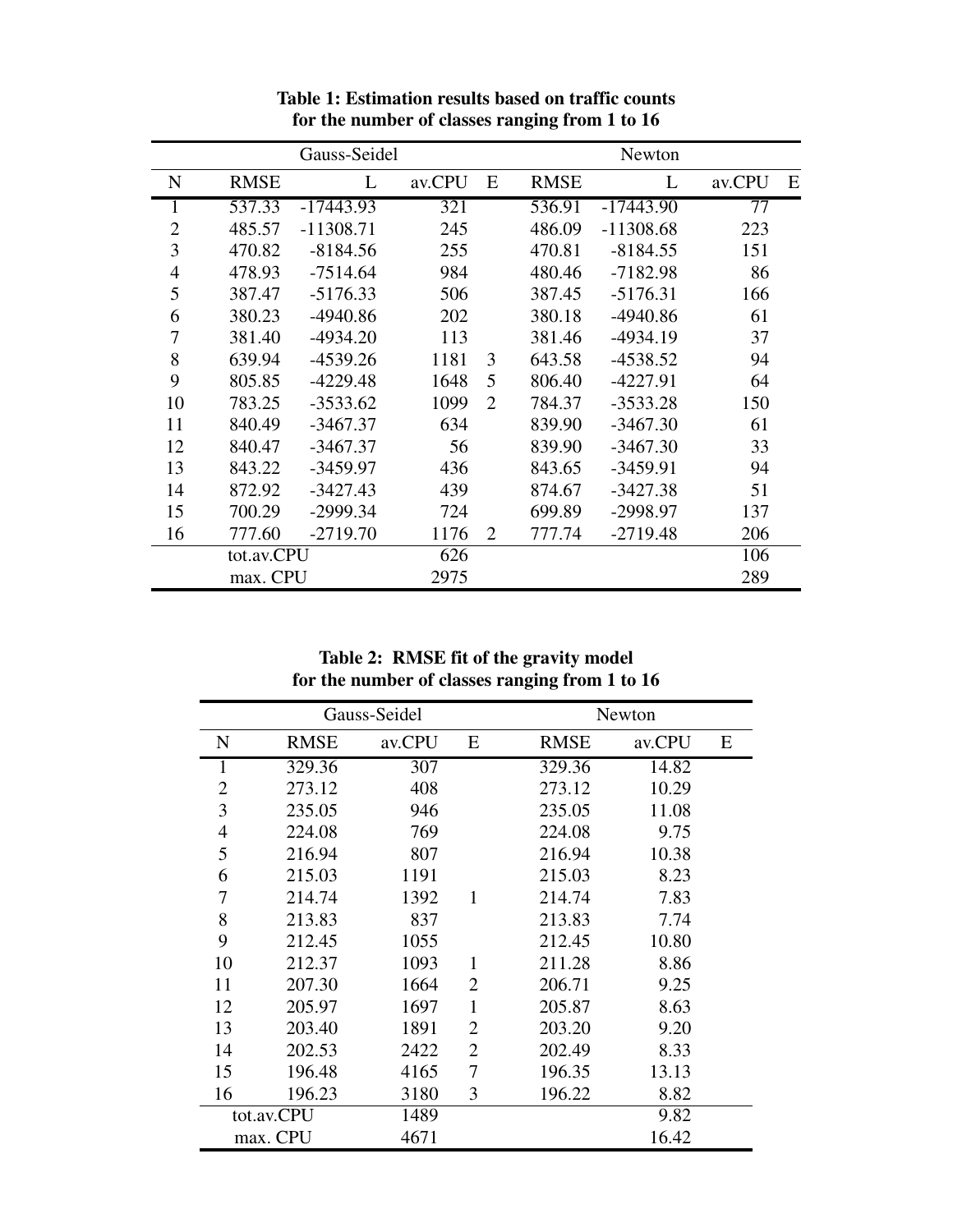

*Figure 1: Outline of iterative process to maximise expression (8)*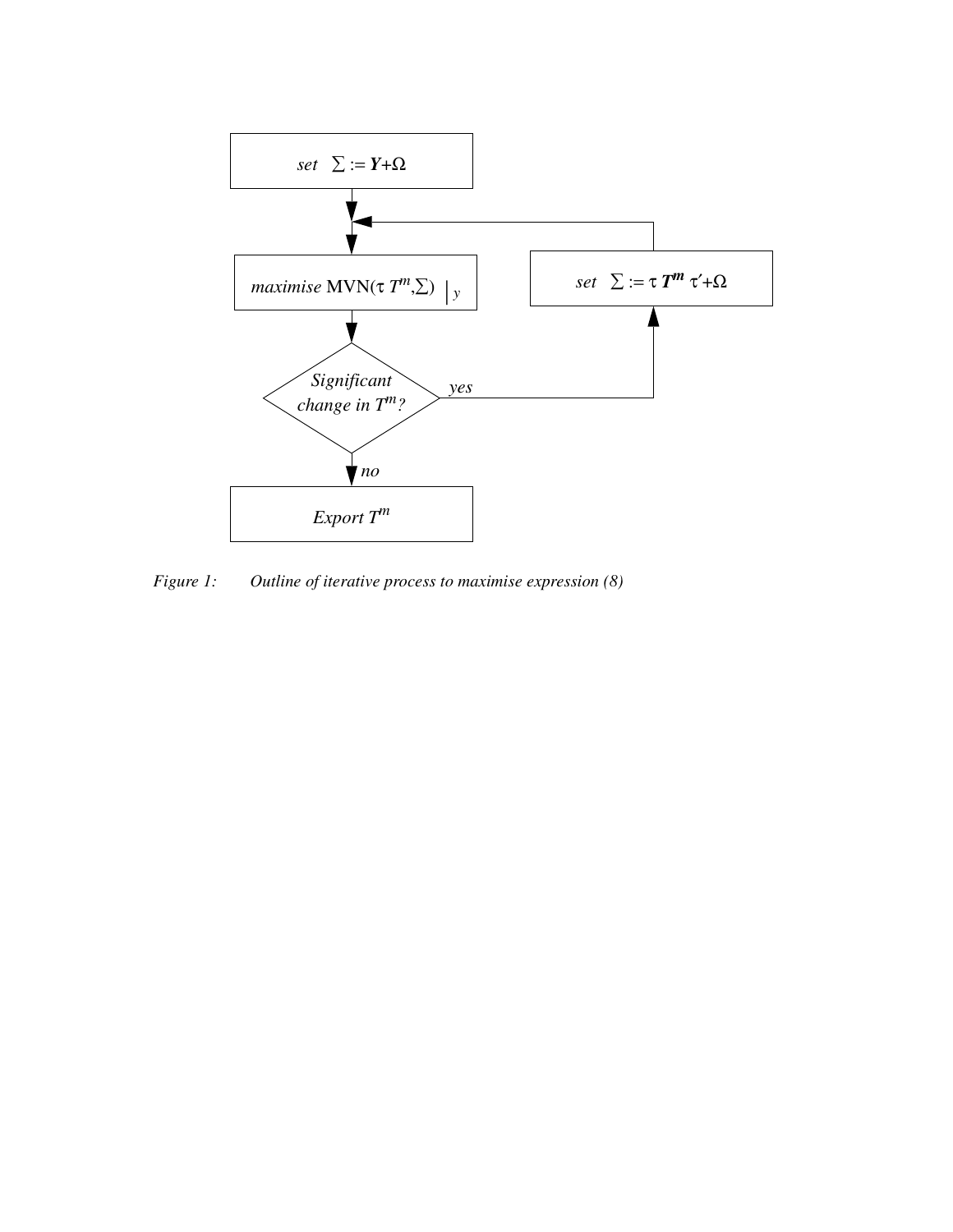

*Figure 2: Overview of Levenberg-Marquardt method (modified Newton method)*